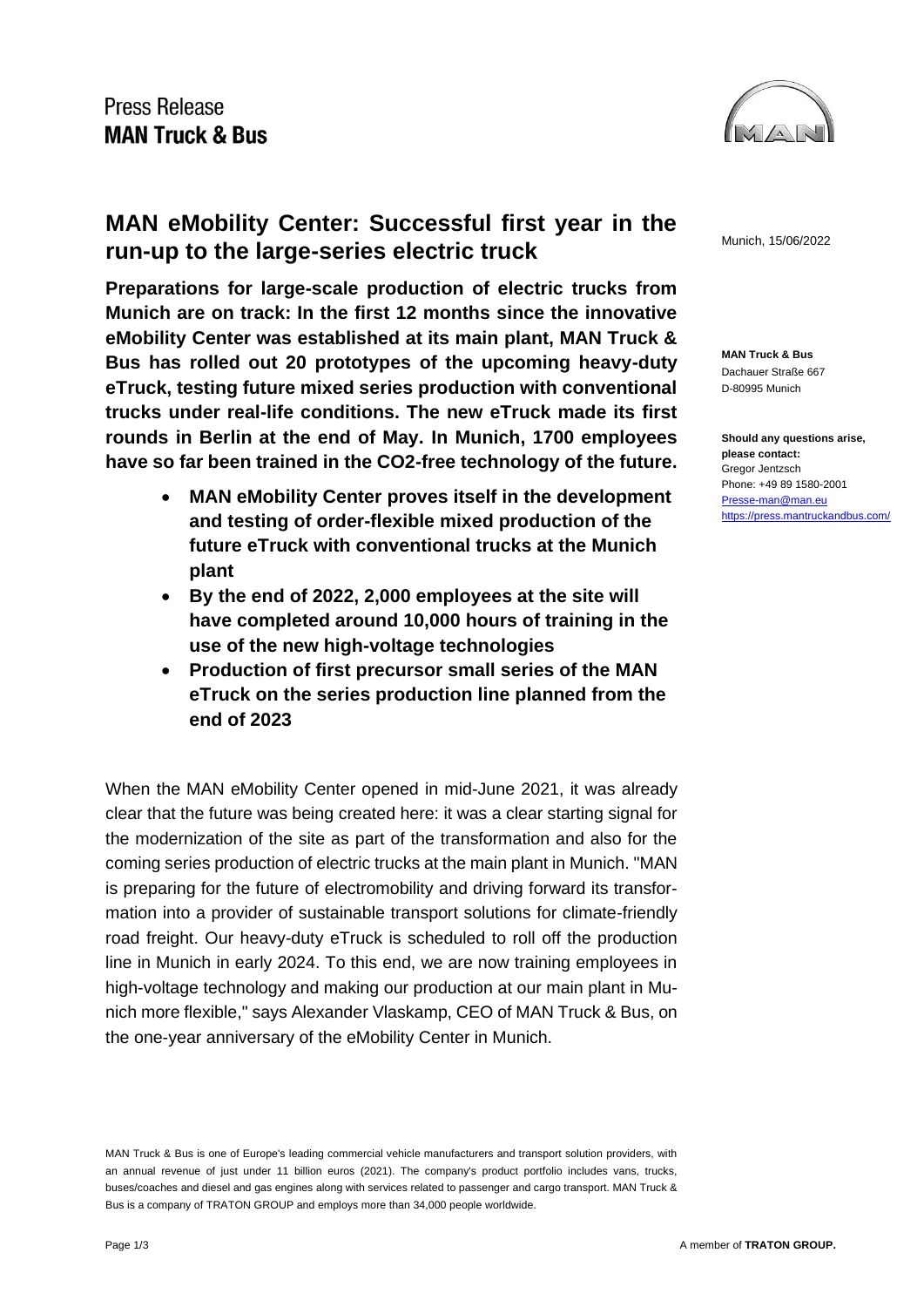## Press Release **MAN Truck & Bus**



### **E-trucks bring new demands on processes and know-how**

The production of electric trucks in large industrial quantities requires new production processes. Compared to the conventionally powered truck, the electric truck differs in terms of new components such as the electric battery and motor as well as high-voltage components and cables. In addition, conventional and battery-electric trucks will be produced on the same production line in the future to ensure the best possible utilization of the production facilities in Munich. This is a major challenge for machines and technology, but also for employees, as Thorsten Campehl, plant manager in Munich, knows: "We have to win people over to the change and support them in the process of these fundamental changes. A clear vision for the plant and the training and development of people are the key to achieving this." More than 1,700 employees have already completed the high-voltage awareness training, and by the end of the year this figure will have risen to 2,000. By the end of 2023, all relevant professionals in truck production in Munich are to be qualified for series production of electric trucks. "It is the intensive combination of theory and practice that makes the concept of the eMobility Center truly unique," Campehl continued.

#### **Testing and development for mixed production**

For the complex mixed production, the aim from the outset is to develop modular components, particularly for the chassis and wiring, that can be used by both drive concepts to enable either the conventional combustion engine and transmission to be installed or the battery modules and electric motor to be assembled on one assembly line. The innovative concept of the MAN eMobilty Center aims to develop the necessary processes for future series production directly during the manufacture of the first prototype vehicles and, at the same time, to train and qualify employees in the use of the new technologies. At the same time, requirements for subsequent series production can also be incorporated into vehicle development from the outset. Specialists from the eMobility Center, series assembly, and the MAN Academy, as well as start-up experts, designers, and process planners, work together crossfunctionally to bring the new trucks to series maturity as quickly as possible with proven expertise and innovative concepts, and to put them on the road with the highest quality and added value for the user. To this end, the individual workflows and process steps are mapped with pinpoint accuracy and any necessary adjustments are taken up and implemented directly by the vehicle developers. The results are clear to see: pre-series planning and testing have already become much more efficient. The first small series of the electric truck is to be produced on the normal production line as early as the